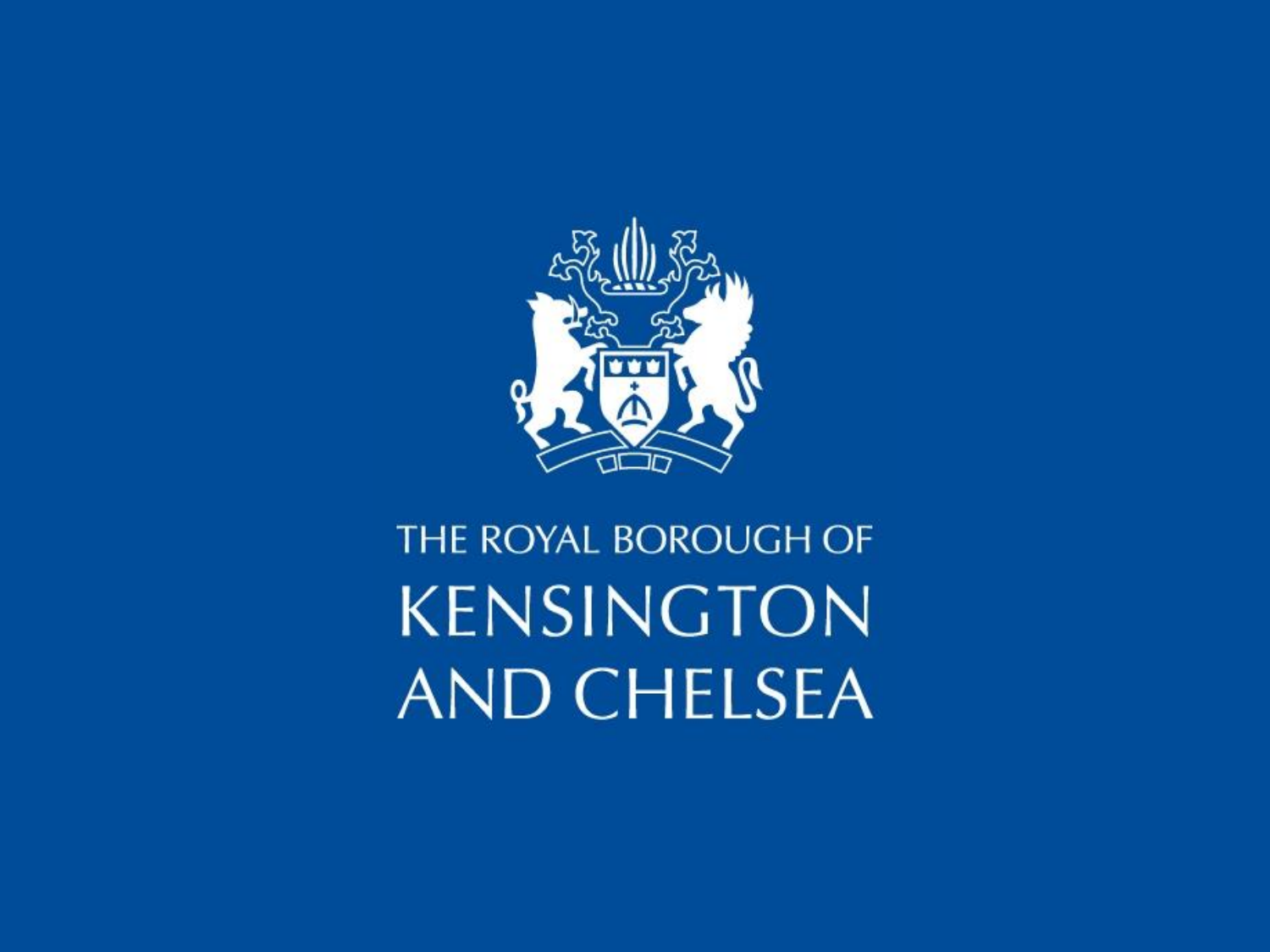

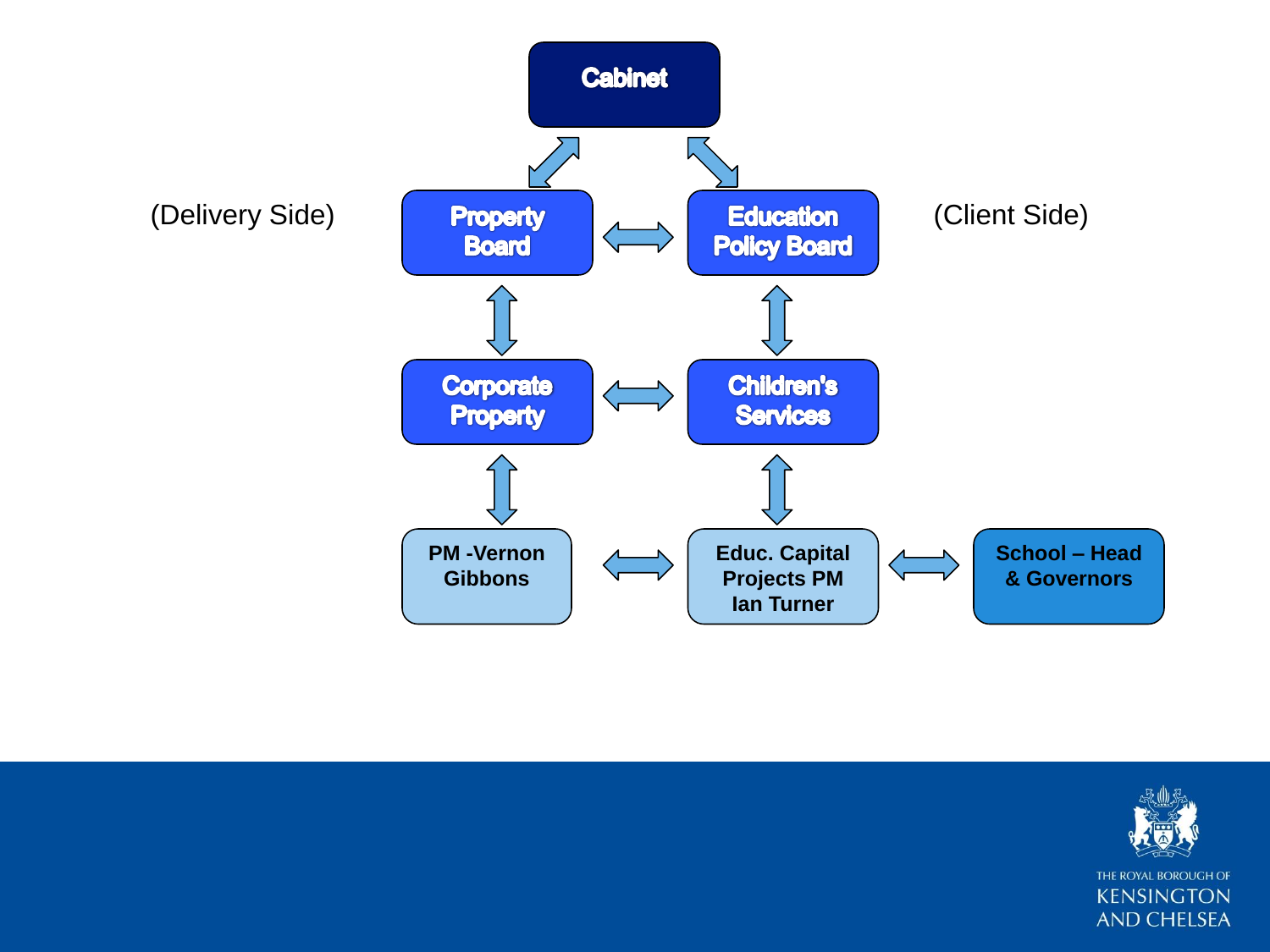

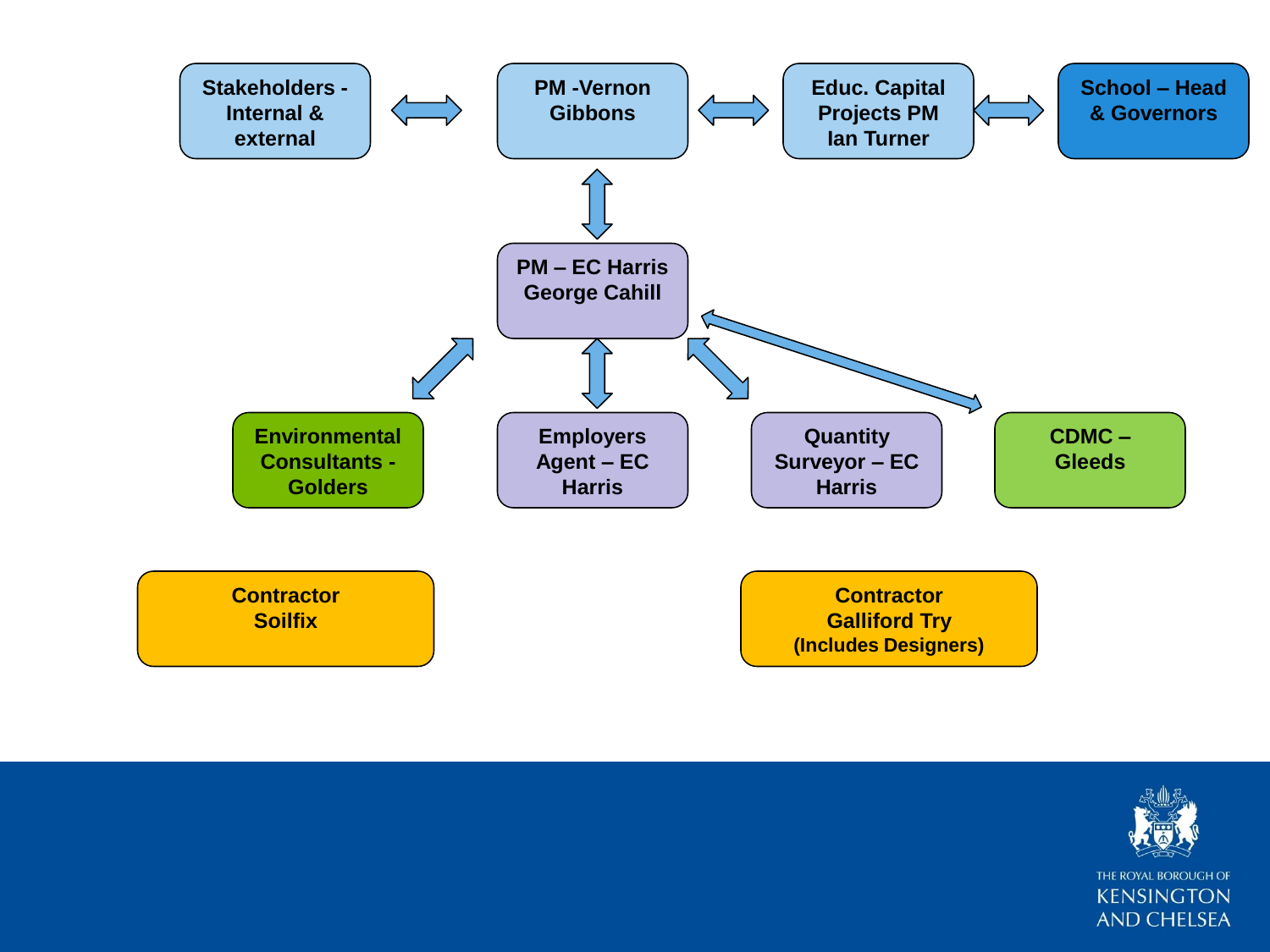## **FAQ's The embankment**.

- Q1 Asbestos levels in the soil how can we be confident that children will not be at risk during removal?
- A1 Concentrations in soil are very low, only small quantities of bulk material observed, air monitoring during soil disturbance has shown low air concentrations below detection, controls in place to minimise fugitive dust release and monitoring for fibers during the work and discovery strategy in place if conditions are different than anticipated, contractor has consulted the HSE regarding the nature of the work, work classification etc and the HSE are satisfied.

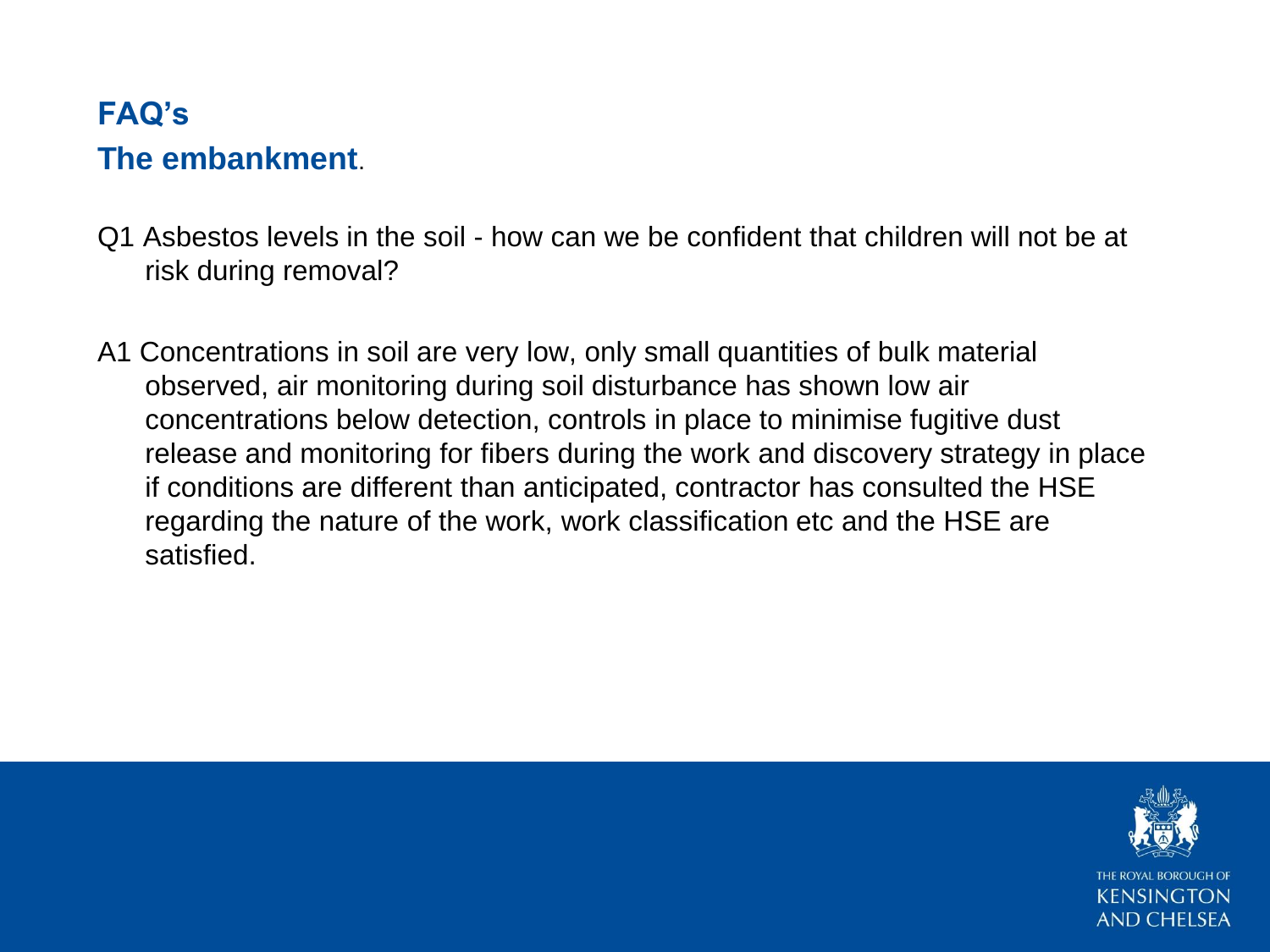Q2 The original embankment soil report shows lead in the soil - does this pose a danger to children?

A2 A detailed risk assessment of soil contaminants on the embankment was completed and agreed by the local authority environmental health office. This human health risk assessment demonstrated that contaminant concentrations did not present an unacceptable risk to school users. During excavation work, the risks will be managed by control measures which minimise the generation of dust during excavation of shallow soils.

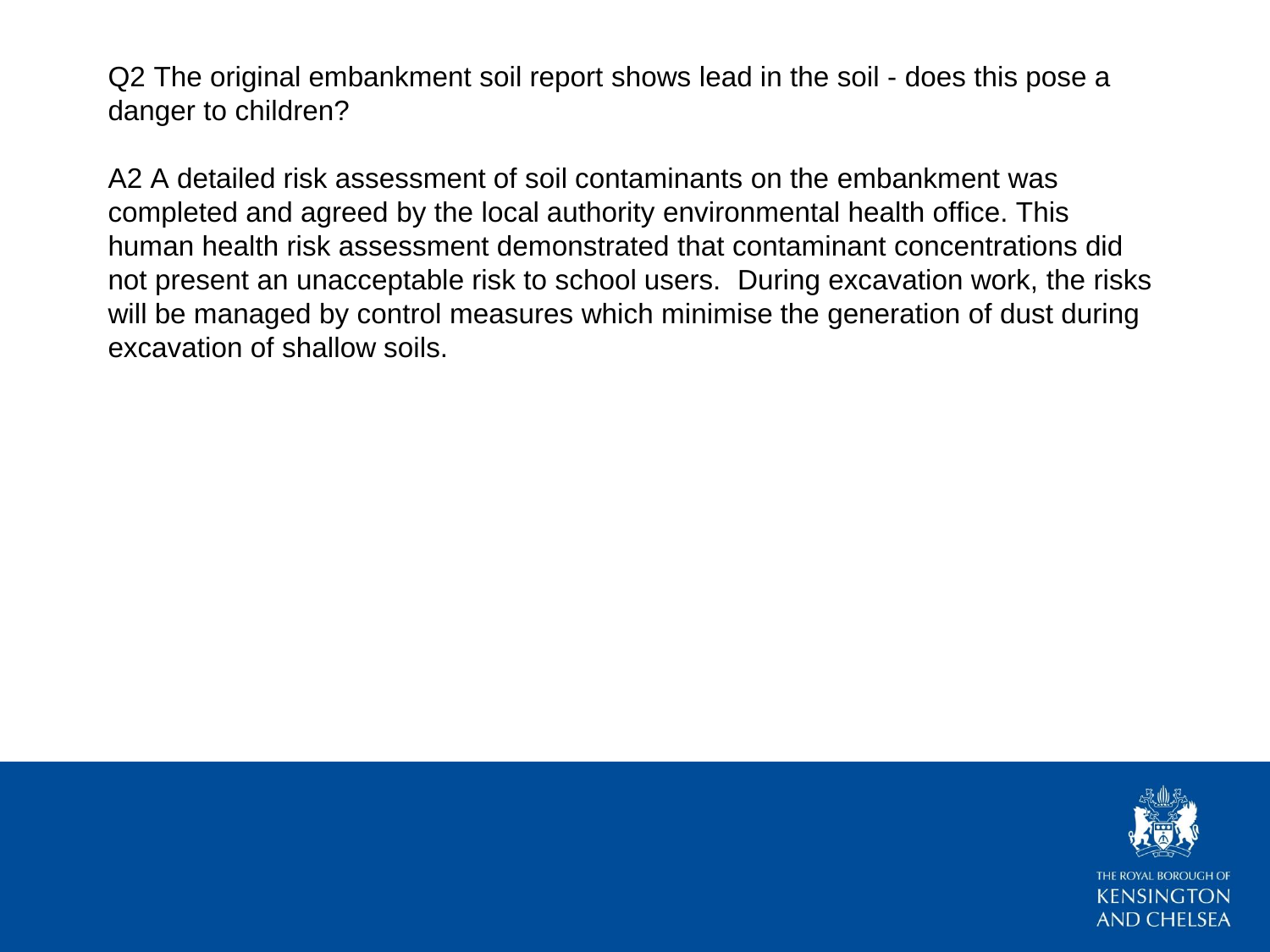## **Demolition of the toilet block and cottage**.

Q3. Will children be at risk of lead exposure from the demolition?

A3 The survey has identified lead in surface paints (some concealed) and roof flashing at various concentrations. If the structures were to demolished in an uncontrolled manner (which they are not) there would be an increased risk that dusts and fume which may contain lead could be released and the workforce, school occupants and neighbours could be exposed to lead. Therefore control measures that limit the generation of dusts containing lead will be implemented during a program of controlled demolition. The methodology is agreed and comprises removal of windows, doors and other materials with lead finishes by hand and placement in a dedicated skip. Exposed walls to Fox Cottage will be sealed and the structure will be demolished with dust suppression from above and laterally to minimise dust release. This work will take place during the holidays including off-Site disposal of these arisings which contain lead.

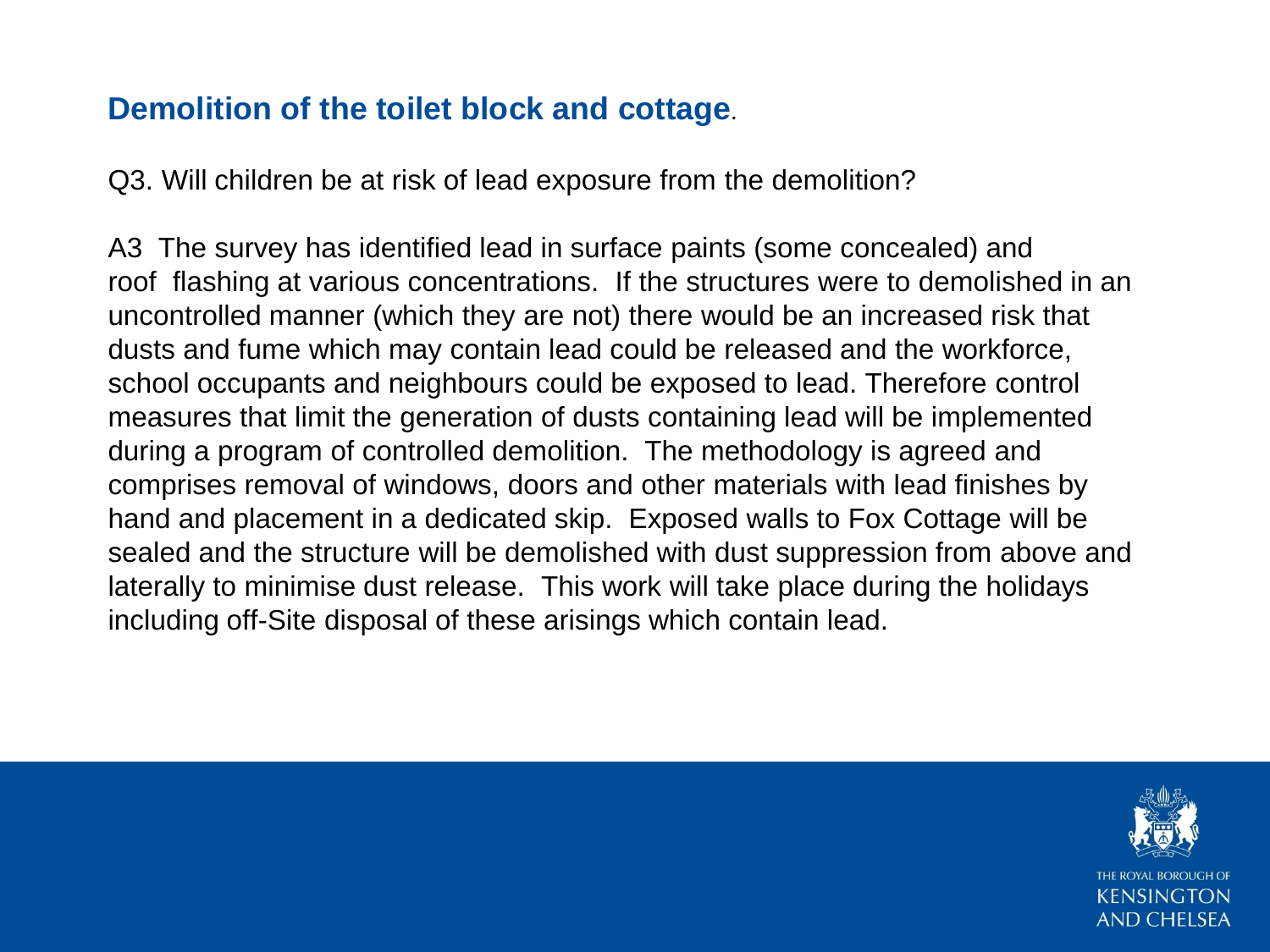Q4. What is the methodology signed off for removal of the buildings? Will the environment be sealed?

A4 We have answered this question above. The buildings will not be encapsulated / sealed but the methodology does not include stripping of paint from walls, windows or doors which would result in a lot of dust.

Q5. Lead assays show high levels of lead on walls of cottage, i.e. > 4000ppm. How high did these readings go?

A5 The highest concentrations over 1% lead were paint to a door (19,000mg/kg), window sills, window frames (13,000 - 34,000 mg/kg), steel beams (18,000 mg/kg) in the toilet block and lead flashing (assumed to be 100% lead). One room in the cottage has 2 walls exposed with a lead concentration over 4,000 mg/kg. Elsewhere in the cottage this paint finish is sealed behind other paints which do not contain lead.

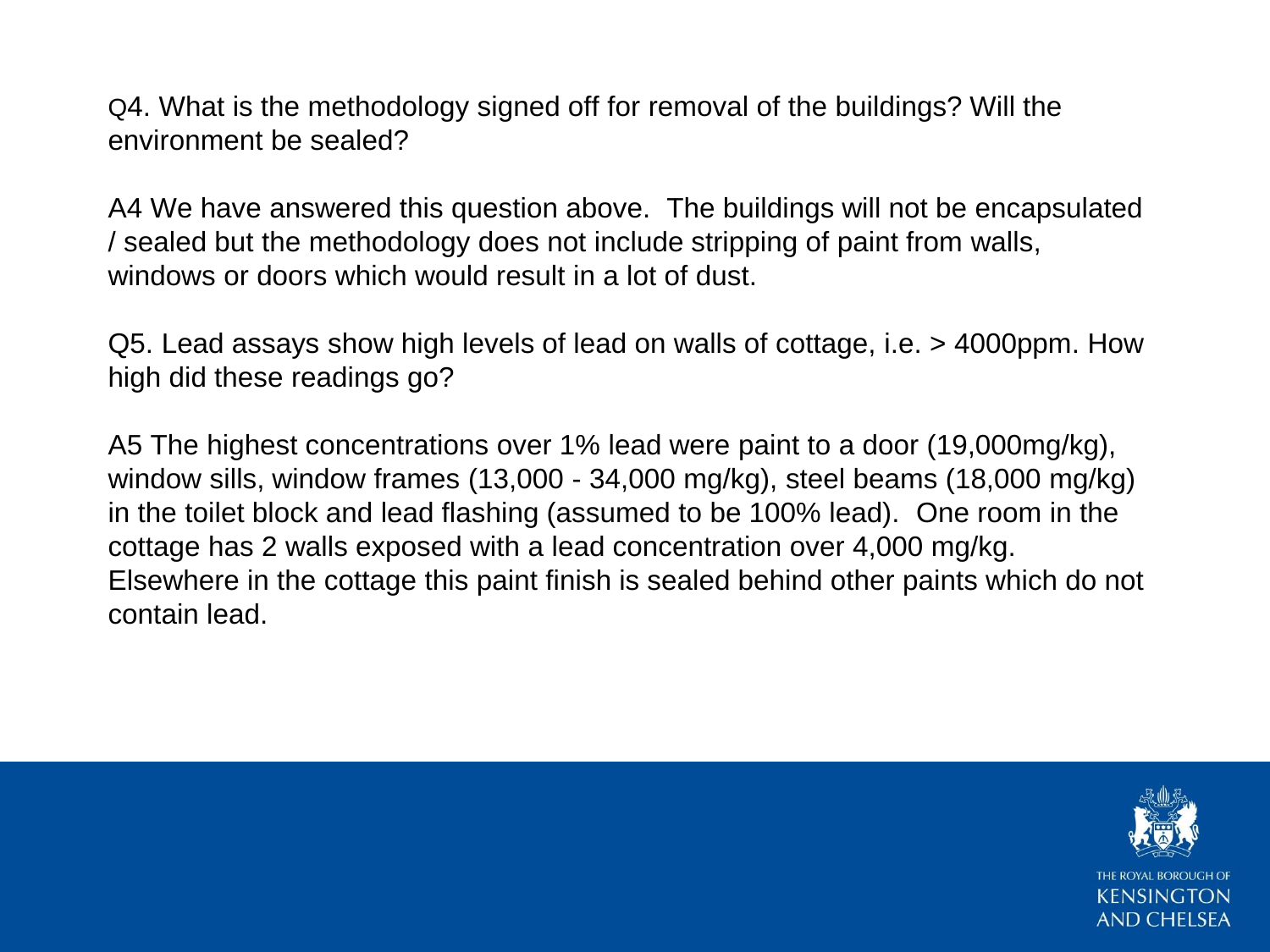Q6. How do these levels compare to regulatory levels? Which standards will be used as reference and targeted? ("Legal" standards or safer ones?)

A6 Lead paint was banned from general use in 1992. There are no regulatory standards for lead paint in buildings in England and Wales but there is older qualitative guidance providing what is a negligible, low, high etc paint concentration. The risk of lead exposure arises from lead in dust and fume. Air monitoring for lead will be undertaken during the work and compared to air quality standards and background conditions. Swab sampling for lead will be undertaken as an indication that control measures are effective. There are no regulatory standards in England and Wales for lead swab analysis.

Q7. Did the testing include dust swabs on walls as well?

A7 The survey completed did not include swabs from walls as the layers of paint were sampled and analysed. As part of baseline monitoring and monitoring during the work swab sampling will be undertaken.

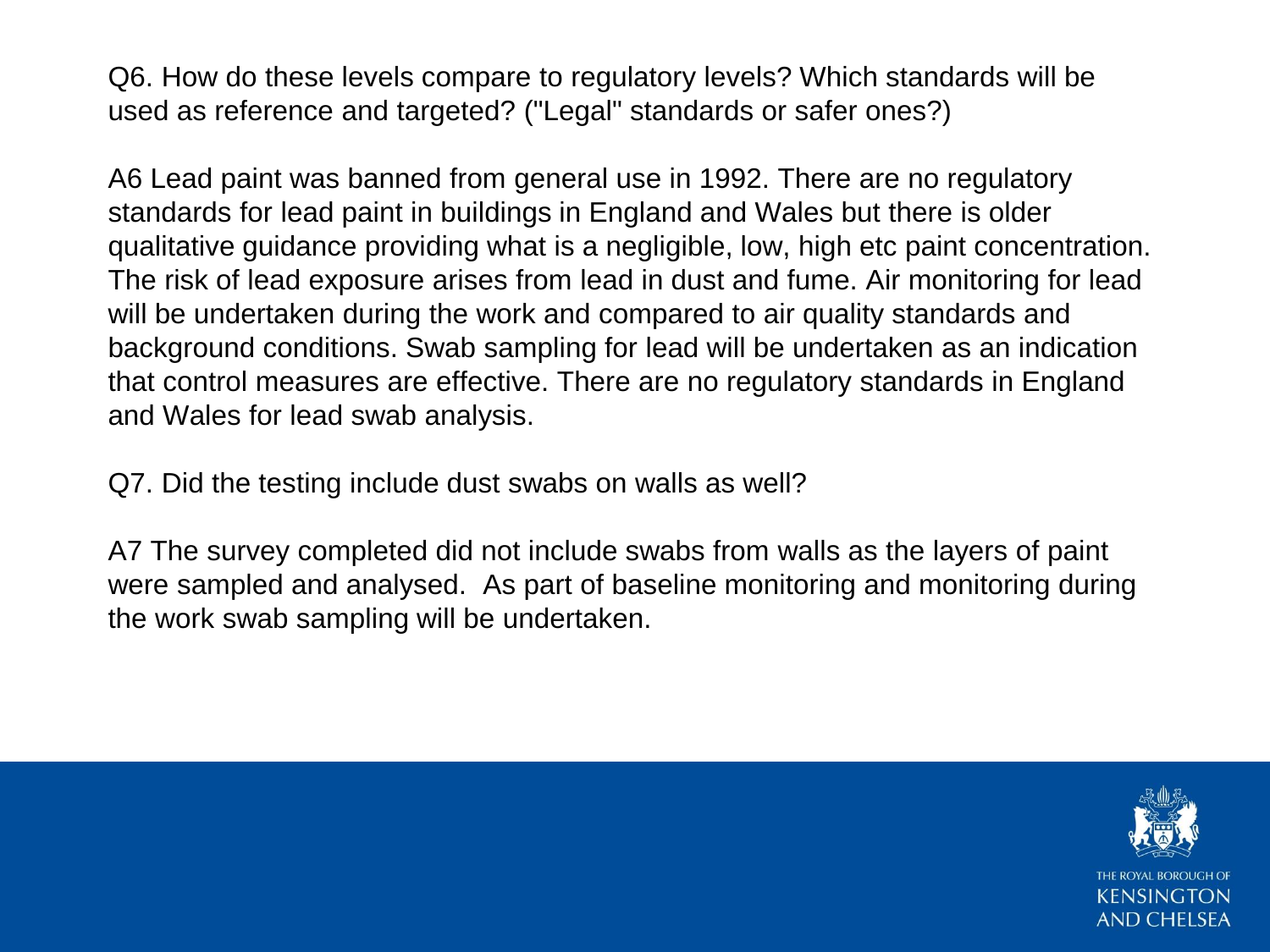Q8. How long will the demolition take exactly? And how will the time be divided (how long for cottage and then for toilets, details)

A8The program is being finalised - but it is intended the soft strip of elements will be undertaken in the first week of the programme with the demolition of the cottage in and taking of away rubble in the second week i.e. half term.

Q9. What monitoring is to be done during, before and after?

A9 Asbestos in air monitoring has been performed in 2014 and 2015. Lead and dust in air and lead swabs will be performed before, during and after. Asbestos fibres in air will be performed during the works.